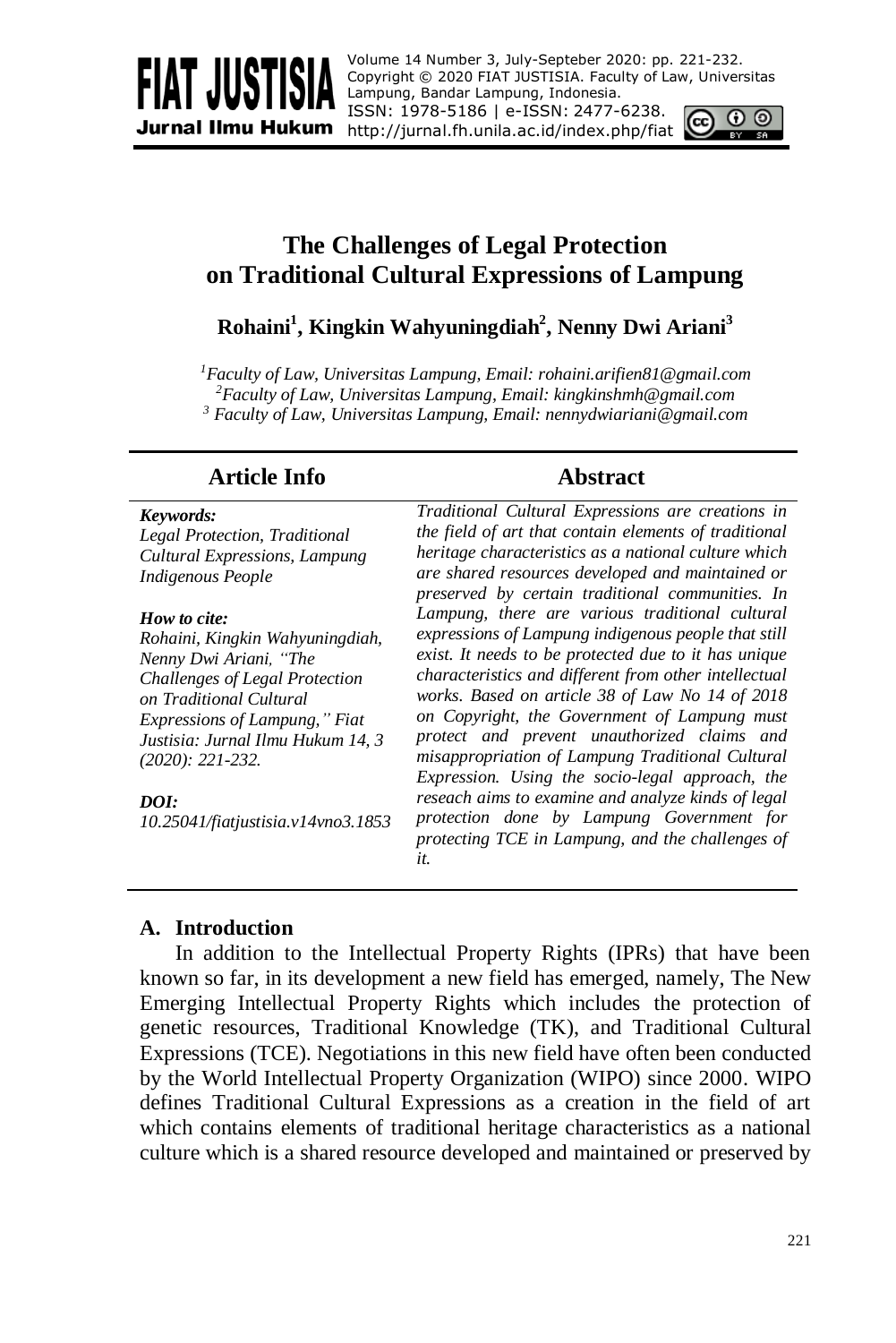certain traditional communities or certain traditional social organizations in a period of time on an ongoing basis.<sup>1</sup>

Legally, the definition of TCE is affirmed in the Elucidation of Article 38 paragraph (1) of Law Number 28 of 2014 concerning Copyright (Copyrights Law) which states that TCE includes one or a combination of forms of expression as follows:

- a. Textual verbals, both oral and written, in the form of prose and poetry, in various themes and content of messages, which can be in the form of literary works or informative narratives;
- b. Music, including vocal, instrumental, or a combination thereof;
- c. Motion, including dance;
- d. Theater, including puppet shows and folk plays;
- e. Fine art, both in two-dimensional and three-dimensional forms made from various materials such as leather, wood, bamboo, metal, stone, ceramics, paper, textiles, etc. or a combination thereof; and
- f. Traditional ceremonies.

Actually, the concept of TK and TCE is very closely related to the region as the "owner" of traditional knowledge, so that the regional government, both provincial and district/city holds important duties and functions in its protection. The implementation of government in the concept of regional autonomy emphasizes the tasks and functions of government that are divided between the central government authority, provincial government and district/city government. However, regions in carrying out the authority to regulate and manage their households (regional autonomy) without being separated from the frame of the Unitary Republic of Indonesia (NKRI) as mandated in Article 1 paragraph (1) of the 1945 Constitution.

Article 38 of Law Number 28 of 2014 concerning Copyright states that:

- 1. The State holds the Copyright of traditional cultural expressions.
- 2. The State is obligated to take inventory, preserve, and maintain traditional cultural expressions as referred to in section (1).
- 3. The use of traditional cultural expressions as referred to in section (1) considers the values that live in the custodian that practice them.
- 4. Further provisions regarding Copyrights held by the State on traditional cultural expressions as referred to in section (1) are regulated in a Government Regulation.

The role of the State in protecting Traditional Cultural Expressions must also pay attention to the provisions of Article 18 paragraph (1) of the 1945 Constitution (the second amendment) which stipulates that "the Unitary State of the Republic of Indonesia shall be divided into provinces and those

<u>.</u>

<sup>1</sup> Eddy Damian, *Glosarium Hak Cipta dan Hak Terkait* (Bandung: Alumni, 2012), 29-30.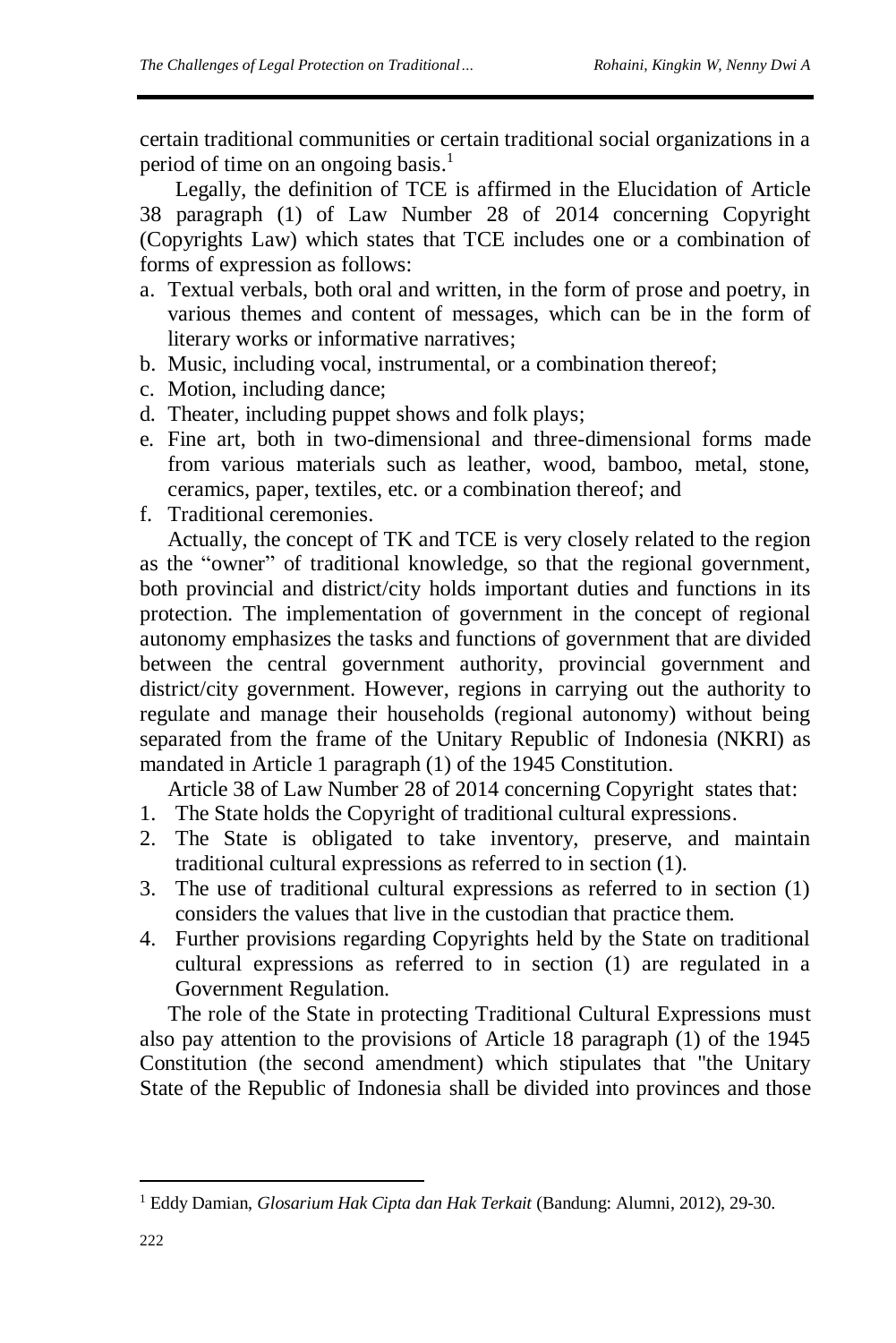<u>.</u>

provinces shall be divided into regencies and municipalities, each of which shall have regional authorities which shall be regulated by law.<sup>2</sup>

The state as the highest authority, and the regional government as the state's representative in the protection and regulation of Traditional Cultural Expressions are expected to prevent monopolies or commercialization as well as acts that damage or utilize commercialization by outside parties without the permission of the state as the copyright holder. This provision is also intended to avoid the actions of foreign parties. They can damage the cultural value and make commercial use without permission from the owner of Traditional Cultural Expressions.<sup>3</sup>

Expressions of Traditional Culture or that in the discourse at the International level has often used the term expressions of folklore is a small part of "culture" which generally exists in Indonesia does have unique characteristics and is different from other intellectual works. Besides that, Traditional Cultural Expressions can also be included in a product of the existing social system of society, to produce works in a communal society. 4 The protection of traditional cultural expressions against the use of which is done without rights can violate propriety, because what is contained in the protection of traditional cultural expressions is economic rights and social rights. Therefore, it must be understood that by providing adequate legal protection to the knowledge that is maintained and maintained by each generation, for generations, it will be able to improve the welfare and prosperity of the wider community, the owner of traditional cultural expressions, and the state.

In Lampung, there are various cultures of the Lampung traditional community that still exist. This can be seen in traditional events such as marriage processions, child counts, coronation against traditional customs, meetings of traditional leaders, etc. The Lampung Indigenous People consist of two major groups: Papadun and Saibatin communities. <sup>5</sup> The existing indigenous Lampung culture must receive protection and preservation so that it is not extinct and not misused by unauthorized parties. Based on the background, the main point of view to be analyzed is the challenges of legal protection on traditional cultural expressions of Lampung held by Lampung

<sup>2</sup> Jimly Asshiddiqie, *Konsolidasi Naskah UUD 1945 Setelah Perubahan Kedua* (Jakarta: Pusat Studi Negara, Fakultas Hukum UI, 2002), 23.

<sup>3</sup> Julinda Idriaty, "Perlindungan Hukum Ekspresi Budaya Tradisional oleh Negara Sebagai Pemegang Hak Cipta Kekayaan Intelektual Komunal Masyarakat Sulawesi Tenggara Dikaitkan Dengan Hak Ekonomi Berdasarkan Undang-Undang Nomor 28 Tahun 2014 tentang Hak Cipta", *Thesis,* Magister Hukum Universitas Padjajaran, 2015.

<sup>4</sup> Arif Lutviansori, *Hak Cipta dan Perlindungan Folklor di Indonesia* (Yogyakarta: Graha Ilmu, 2010), 1.

<sup>5</sup> Rita Laslubiati Puspawijaya, "Peranan Pemerintah Daerah Kabupaten Tulang Bawang dalam Memberikan Perlindungan Hukum Terhadap Kain Maduaro yang Memiliki Potensi indikasi Geografis", *Thesis,* Magister Hukum Universitas Padjajaran, 2014, 4.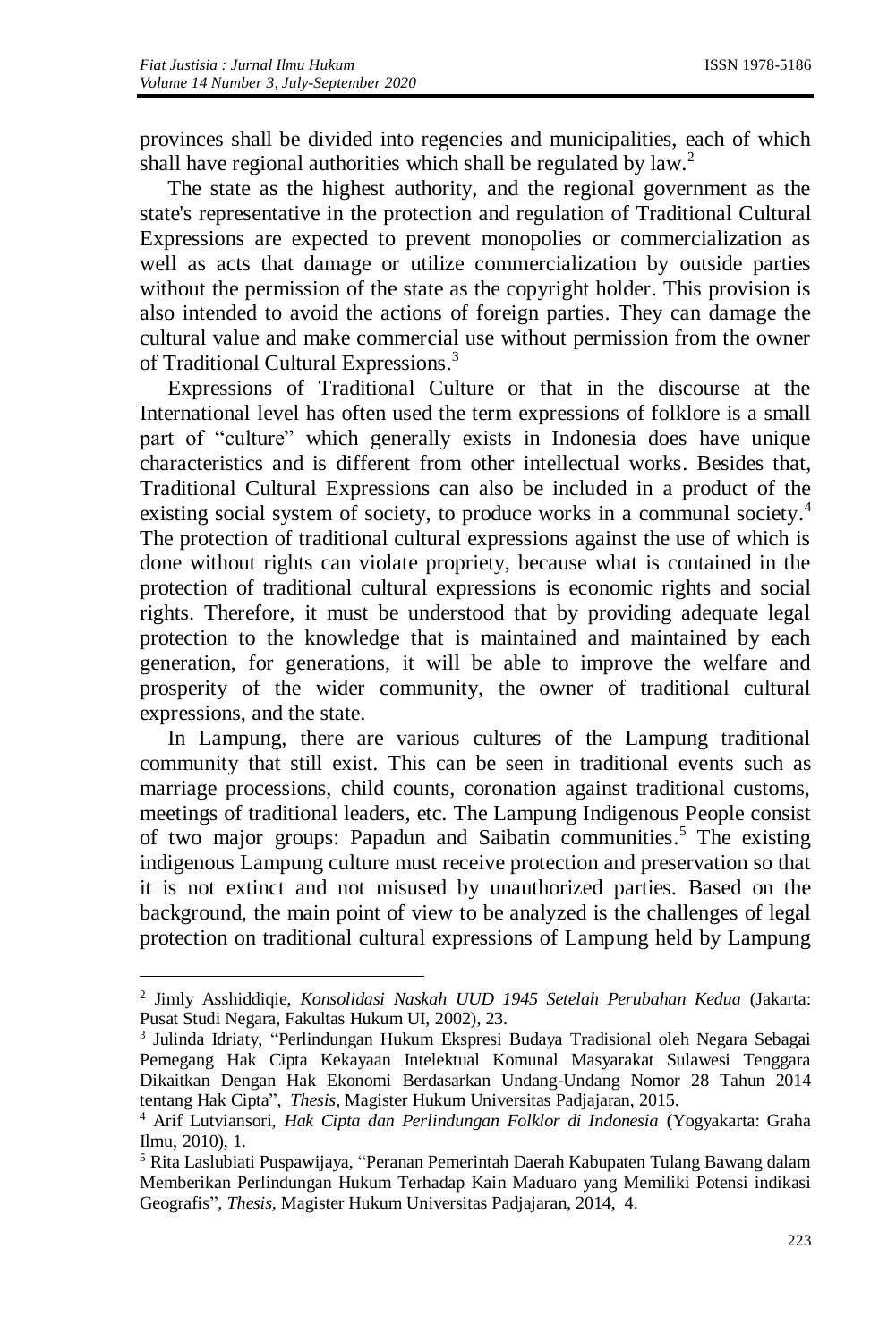Provincial Governments. As for the problems, in this case, are as follows: How is the legal protection of Traditional Cultural Expressions by Lampung Provincial Government? What are the challenges in Protecting Traditional Cultural Expressions of Lampung Indigenous Peoples by Lampung Provincial Government? This research uses the socio-legal approach. The socio-legal approach is used to study and explore research problems by conducting a study of the norms, legal doctrine and social phenomena related to the protection of Traditional Cultural Expressions of Lampung. Data collection was carried out through in-depth interviews with stakeholders in Lampung province. Then, data analysis conducted prescriptive-analytic, namely examining legal concepts, legal principles, legal norms and legal systems relating to the administration and fostering of local government towards regional culture.

## **B. Discussion**

## **1. Legal Protection of Traditional Cultural Expressions by Lampung Provincial Government**

Traditional Cultural Expressions are assets that must be protected, promoted, preserved and utilized by the people of Indonesia. As a national asset, Traditional Cultural Expressions also have social and economic potential. The social potential that is related to the formation of the character and image of an area as well as economic potential through the development of tourism, to achieve that goal the importance of the active role of local governments to protect the Traditional Cultural Experiences in the local area. In national scope, Traditional Cultural Expressions are protecting under Law Number 28 of 2014 concerning Copyright. Article 38 of the Copyright Law states that:

- a. The State holds the Copyright of traditional cultural expressions.
- b. The State is obligated to take inventory, preserve, and maintain traditional cultural expressions as referred to in section (1).
- c. The use of traditional cultural expressions as referred to in section (1) considers the values that live in the custodian that practice them.
- d. Further provisions regarding Copyrights held by the State on traditional cultural expressions as referred to in section (1) are regulated in a Government Regulation.

The state as the highest authority, and the regional government as the state's representative in the protection and regulation of Traditional Cultural Expressions are expected to prevent monopolies or commercialization as well as acts that damage or exploit commercialization by foreign parties without the permission of the state as the copyright holder. Its also intended to avoid the actions of foreign parties who can damage the cultural value and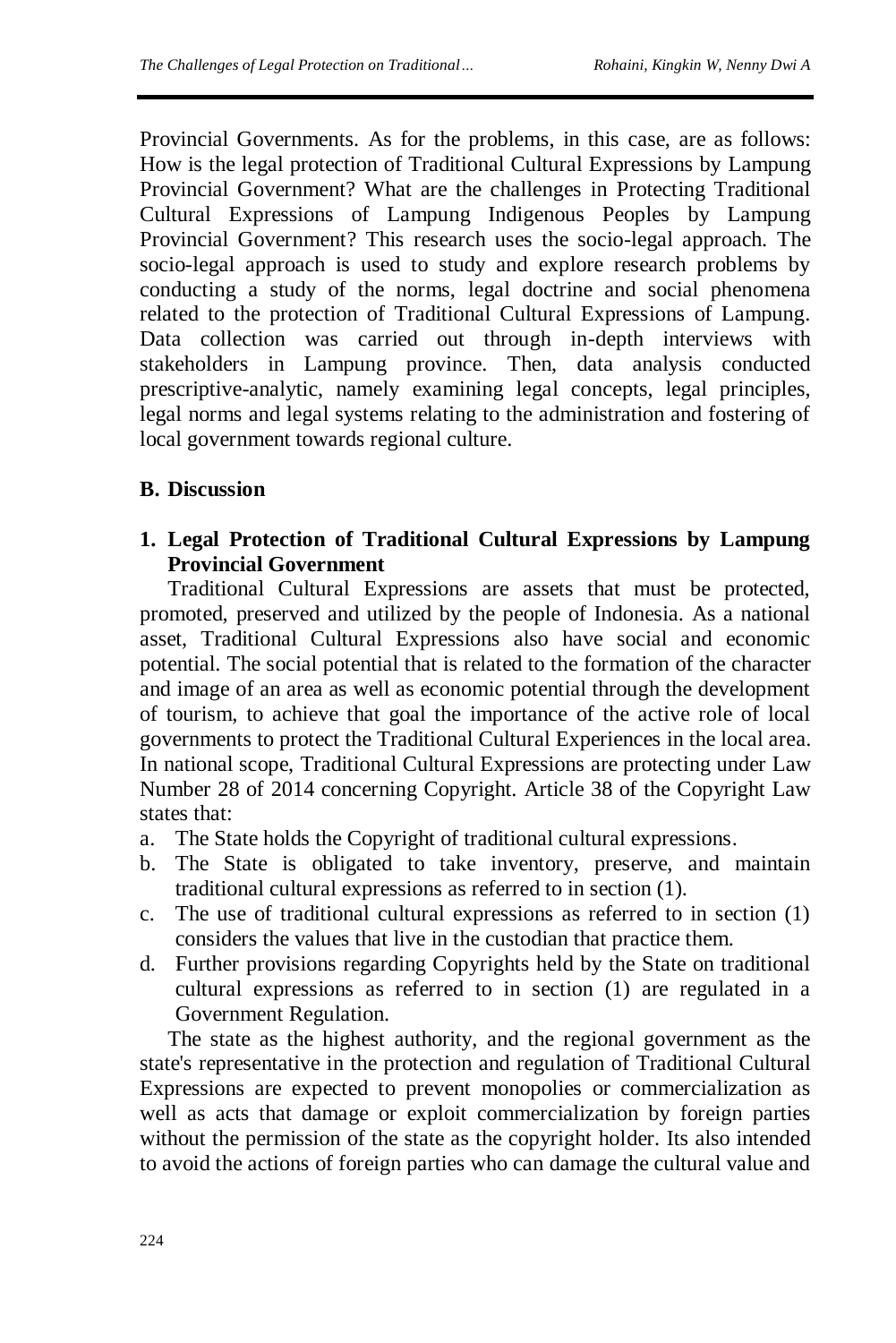make commercial use without permission from the owner of Traditional Cultural Expressions. 6

Based on an interview with R. Hari Widiyanto Jayaningrat as Head of Arts Section of the Education and Culture Office of Lampung Province, said nowadays in Province of Lampung there are a variety of traditional cultural expressions that still exist, such as dance, *siger,* traditional ceremonies, traditional customs, etc. The expression of traditional culture needs to get legal protection by the local government through cultural preservation and the making of a policy contained in a regional regulation both at the provincial level and at the regency/city level in Province of Lampung.

The Province of Lampung Education and Culture Office has now inventoryed and listed several Lampung cultures as intangible cultural heritage such as fabrics, equipment, folk songs, traditional dances, and cultural reserves in the Lampung area. However, R Hari Widiyanto Jayaningrat said that there is still a part of Lampung's cultural heritage that has not been recorded, so it is necessary to make efforts to collect data and record Lampung culture in various regions in Province of Lampung.

Meanwhile, based on the results of an interview with Masriakromi as Head of the Intellectual Property Services Sub-Division in the Regional Office of the Ministry of Law and Human Rights in Lampung Province that up to now the Regional Office of Kemenkumham in Lampung Province has carried out various efforts to protect the communal cultural, intellectual property of Lampung, such as making visits to various Governments Regional Regencies/Cities in Lampung Province to socialize the importance of protecting traditional cultural expressions and to discourage inventorying and recording of Lampung cultural heritages in their area. Masriakromi further stated, there are 4 (four) types of Lampung culture that have been inventoried and recorded in the communal intellectual property data centre, namely Tapis Lampung, Pesta Sekura, Pesta Radin Jambat, and Cangget Agung. The wider community can directly know the Lampung cultural data by accessing it through the official portal of the Directorate General of Intellectual Property.

Furthermore, the protection of the Traditional Cultural Expressions of the Lampung indigenous people by the Lampung Provincial Government itself according to an interview with Dwi Aprilia Lestari as Head of the Legislative Subdivision of the Lampung Provincial Representative Council Secretariat, so far the preservation and protection of the Lampung culture has been outlined in the form of a Regional Regulation the province. These regulations include Lampung Province Regional Regulation Number 2 of 2008 concerning the Maintenance of Lampung Culture; Regional Regulation of the Province of Lampung Number 27 of 2014 concerning Architecture of

<u>.</u>

<sup>6</sup> Julinda Idriaty, *Ibid*.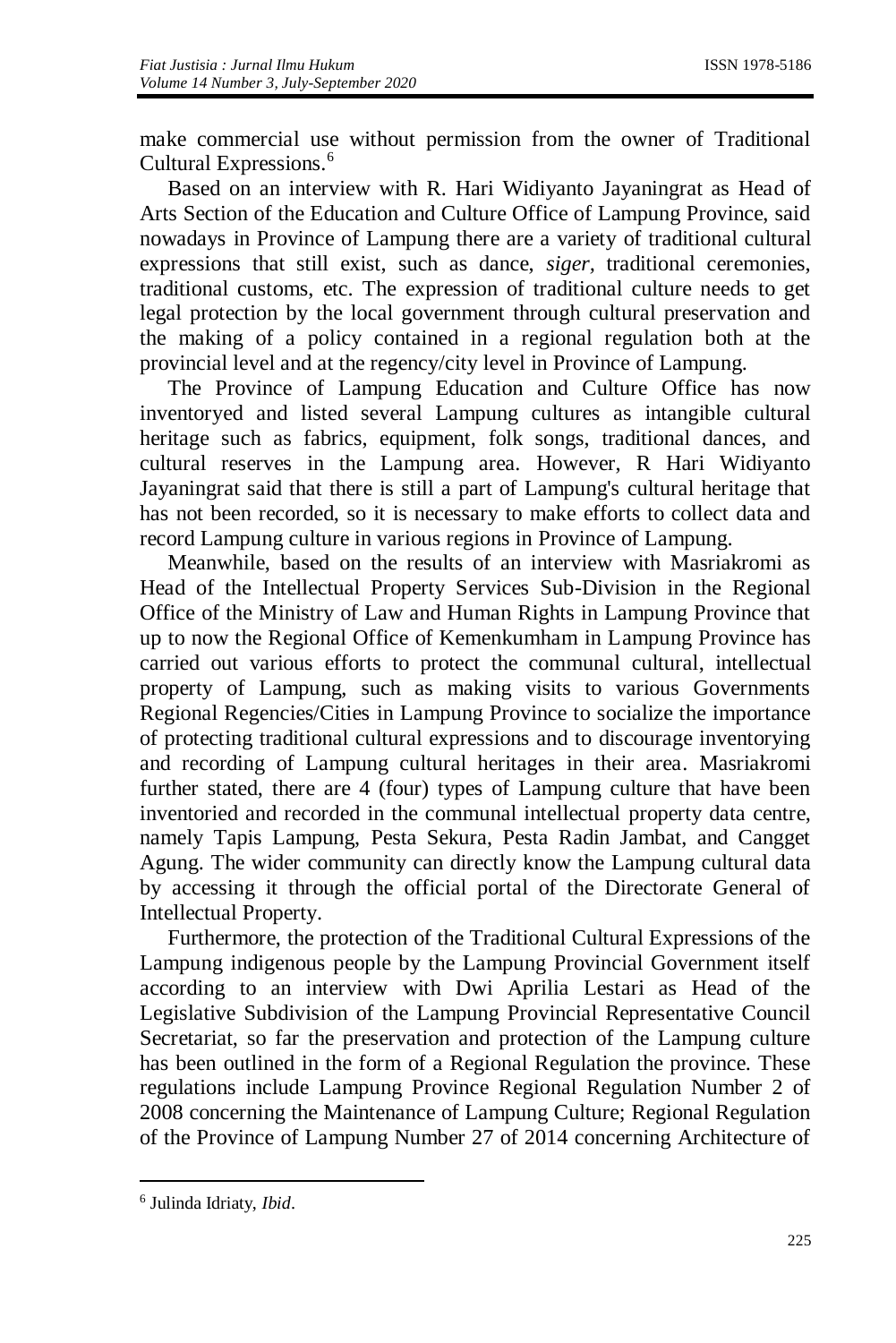the Lampung Tower Building; and the last is the enactment of Province of Lampung Regional Regulation No. 4 of 2016 concerning Protection of the Intellectual Work of Lampung People.

The efforts and concrete steps that have been taken by the Regional Government of Lampung Province to protect and preserve the cultural heritage of the indigenous peoples of Lampung as described above, this is in view of the obligation of the state including local governments to inventory, preserve, and maintain the Traditional Cultural Expressions as mandated by Article 38 paragraph (2) of Law Number 28 of 2014 concerning Copyright that the State is obliged to inventory, preserve, and maintain the Expression of Traditional Culture.

## **2. The Challenges in Protecting Traditional Cultural Expressions of Lampung Indigenous Peoples by Lampung Provincial Government**

Starting from the understanding that the law is a series of tools to realize government policy<sup>7</sup>, this means that the implementation of government policy is largely determined by the existence of law in society. For the law to exist in society, the legal components, as stated by Lawrence M. Friedman must support each other in support of one another. According to Lawrence M. Friedman, that law is a combination of structural, substance and cultural components. <sup>8</sup> The fundamental component is the institution created by the legal system with a variety of functions in order to support the operation of the system. The substantive component is the output of the legal system in the form of regulations, decisions used by both regulating and regulated parties. In contrast, the cultural component consists of values and attitudes that influence the operation of law. This component is distinguished between internal legal culture, namely the legal culture of lawyers and judged, and external legal culture, which is the legal culture of the wider community.<sup>9</sup> The legal components theorized by Lawrence M. Friedman as described above are very relevant if used as a knife of analysis to discuss the challenges faced by the Lampung Provincial Government in protecting the traditional cultural expressions of the indigenous Lampung people. So, the discussion is as follows:

#### **a. Factors of Legal Substance**

Lampung Province has provided various legal protections related to the cultural heritage of Lampung indigenous people. This is indicated by the existence of local regulations pertaining to the protection of Lampung

<u>.</u>

<sup>7</sup> Bambang Sungguno, *Hukum dan Kebijaksanaan Publik* (Jakarta: Sinar Grafika, 1994), 77.

<sup>8</sup> Lawrence M. Friedman, *The Legal System, A Social Science Perspective* (New York: Russell Sage Faundation, 1975), 14–15.

<sup>9</sup> Esmi Warassih Pujirahayu, *Pranata Hukum Sebuah Telaah Sosiologis* (Semarang: Suryandaru Utama, 2005), 82.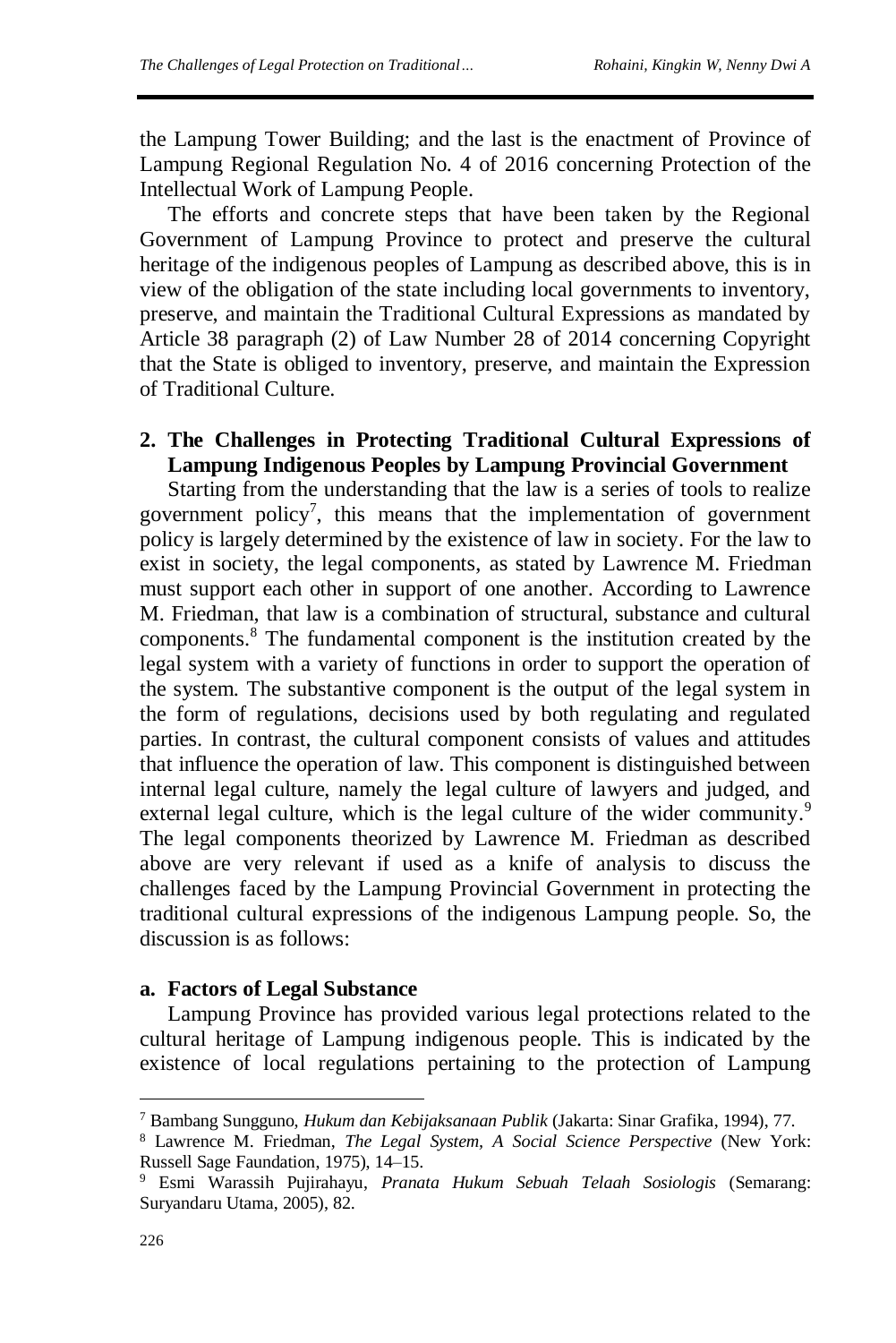culture. As Zulfikar said as the Head of the Lampung Provincial Secretariat Legal Bureau stated that regional legislation products that can be used as a legal basis to protect the results of the Lampung traditional culture are: (1) Regional Regulation No. 2 of 2008 concerning the Maintenance of Lampung Culture; (2) Regional Regulation Number 5 of 2012 concerning the Implementation of Religious and Cultural Based Education; (3) Regional Regulation Number 5 of 2013 concerning Institutions of Lampung Indigenous Peoples; (4) Regional Regulation Number 27 of 2014 concerning Architectural Buildings in Lampung Ornamental Buildings; (5) Regional Regulation Number 4 of 2016 concerning Protection of Intellectual Property People of Lampung.

However, from the various regional regulations that have been there, no one regulates the protection of traditional cultural expressions of Lampung indigenous peoples explicitly. As an example the formation of Lampung Province Regional Regulation No. 4 of 2016 concerning Protection of Intellectual Works of the Lampung Community with the intent and purpose of providing protection, use, and development of intellectual works from the Lampung community. The intellectual work referred to in Article 1 letter (13) of the Perda of the Protection of the Intellectual Property of the Lampung people is the work of human thought in the fields of industry, technology, science, art, and literature. It can be said in the regulation that protects not only traditional cultural exposures but also protects all aspects of the intellectual property rights of Lampung indigenous peoples such as copyrights, patents, brands, geographical indications, etc.

Article 38 of Law Number 28 of 2014 concerning Copyright explains that a cultural object can be said to be a traditional cultural expression if it includes one or a combination of the following forms of expression:

- 1) textual verbal, both oral and in writing, in the form of prose or poetry, in various themes and content of the message, which may be a literary work or an informative narrative:
- 2) music, including, among others, vocal, instrumental, or any combination thereof;
- 3) motion, including, among others, dance;
- 4) theatre, including, among others, puppet shows and folk plays;
- 5) fine art, either in the two-dimensional or three-dimensional form made of various kinds materials such as leather, wood, bamboo, metal, stone, ceramics, paper, textile, et cetera or a combination thereof; and
- 6) traditional ceremonies.

Although the Copyright Law above has defined what is said to be an expression of traditional culture, the elements of authenticity and manifestation of a traditional cultural expression are difficult to fulfil. This is because traditional cultural expressions are not owned by individuals but are communally owned by the Lampung traditional people for generations. In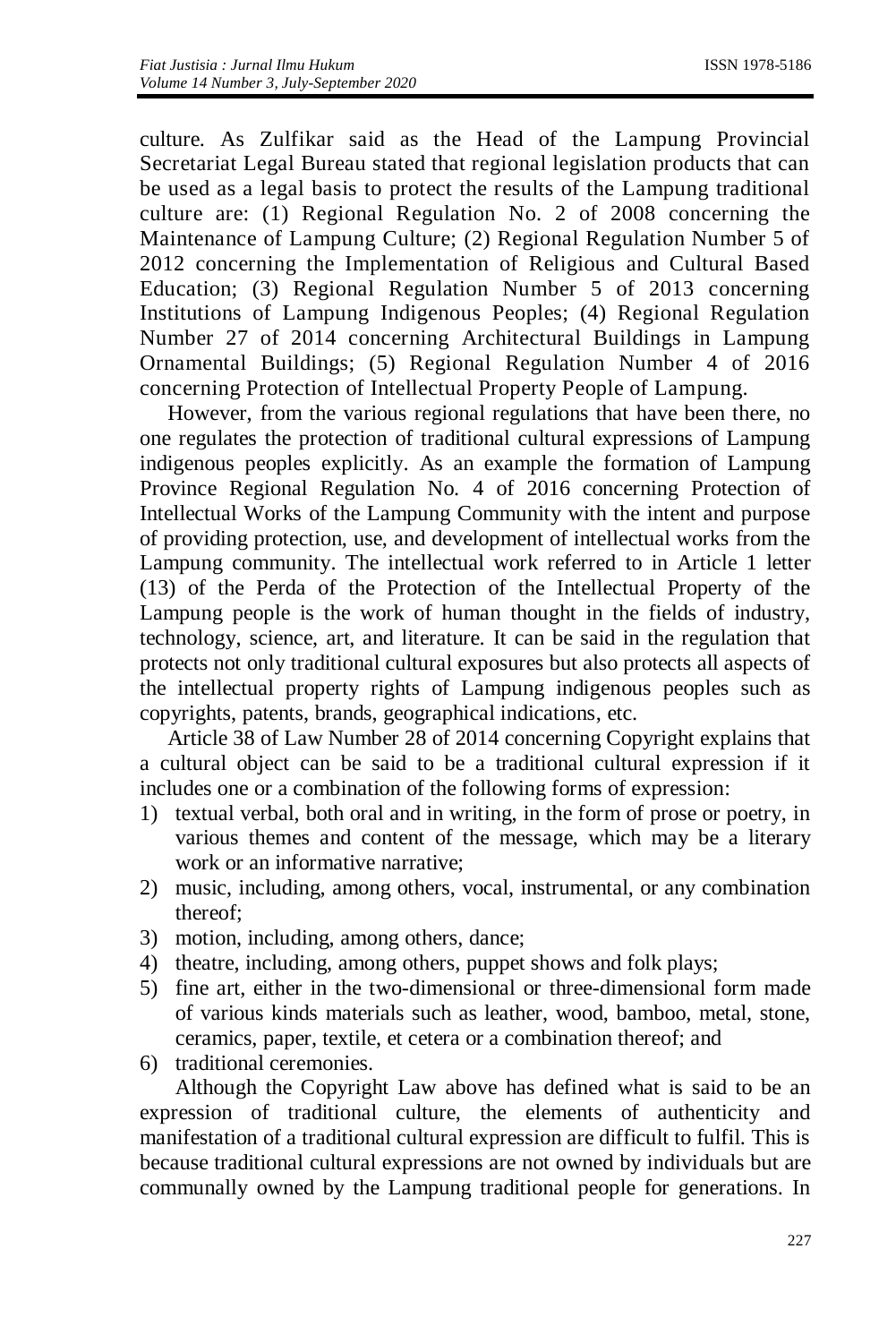addition, the nature of traditional society that is open and ignores the economic rights of Traditional Cultural Expressions must also be paid attention to so that irresponsible parties do not misuse the expression of traditional culture.

The existence of conditions that have not yet been maximized by Regional Regulations specifically as a legal umbrella to protect the expression of traditional culture in Lampung Province is currently seen as one of the causes of the occurrence of obstacles in the implementation of regional government policies to protect the existence of Lampung's cultural heritage today. The consequences from such conditions is that although there have been various efforts that have been made by the Provincial and Regency/City Governments to protect the existence of Lampung's cultural heritage, on the other hand, there are still actions or attitudes of some community members in Lampung who use and utilize the cultural expression of Lampung is out of place which solely is only seen from economic interests, without regard to the philosophical aspects of the Lampung culture.

#### **b. Factors of Legal Structure**

Components of the legal structure are the institutions that carry out enforcement or legal services. In relation to the implementation of the Lampung Provincial Government's policy to protect the Traditional Cultural Expressions of the Lampung indigenous people, ideally based on the Perda as discussed in the legal compliance section above, special institutions must be formed whose main task and function is to deal with activities related to inheritance protection policies Lampung culture. Considering that there is no follow-up from the existing regulations, in practice, there are no specific institutions that have a specific task of carrying out activities related to Lampung culture.

Institutions that carry out activities related to Lampung culture both at the provincial and district and city levels in practice are the Office of Culture and Tourism as well as a private institution called the Regional National Crafts Council (Dekranasda) chaired by the Governor's wife for the Provincial level. In contrast, at the district and city levels, the city is headed by the wife of the Regent and Mayor. However, coordination between the two institutions is seen as lacking. It can be seen that the activities carried out by the Lampung Province Dekranasda are not or have not been reported to the Lampung Province Culture and Tourism Office.

The absence of an institution that has a special duty is also seen as one of the factors constraining the implementation of regional government policies in the context of protecting the traditional cultural expressions of the Lampung indigenous people. This is given the importance of the role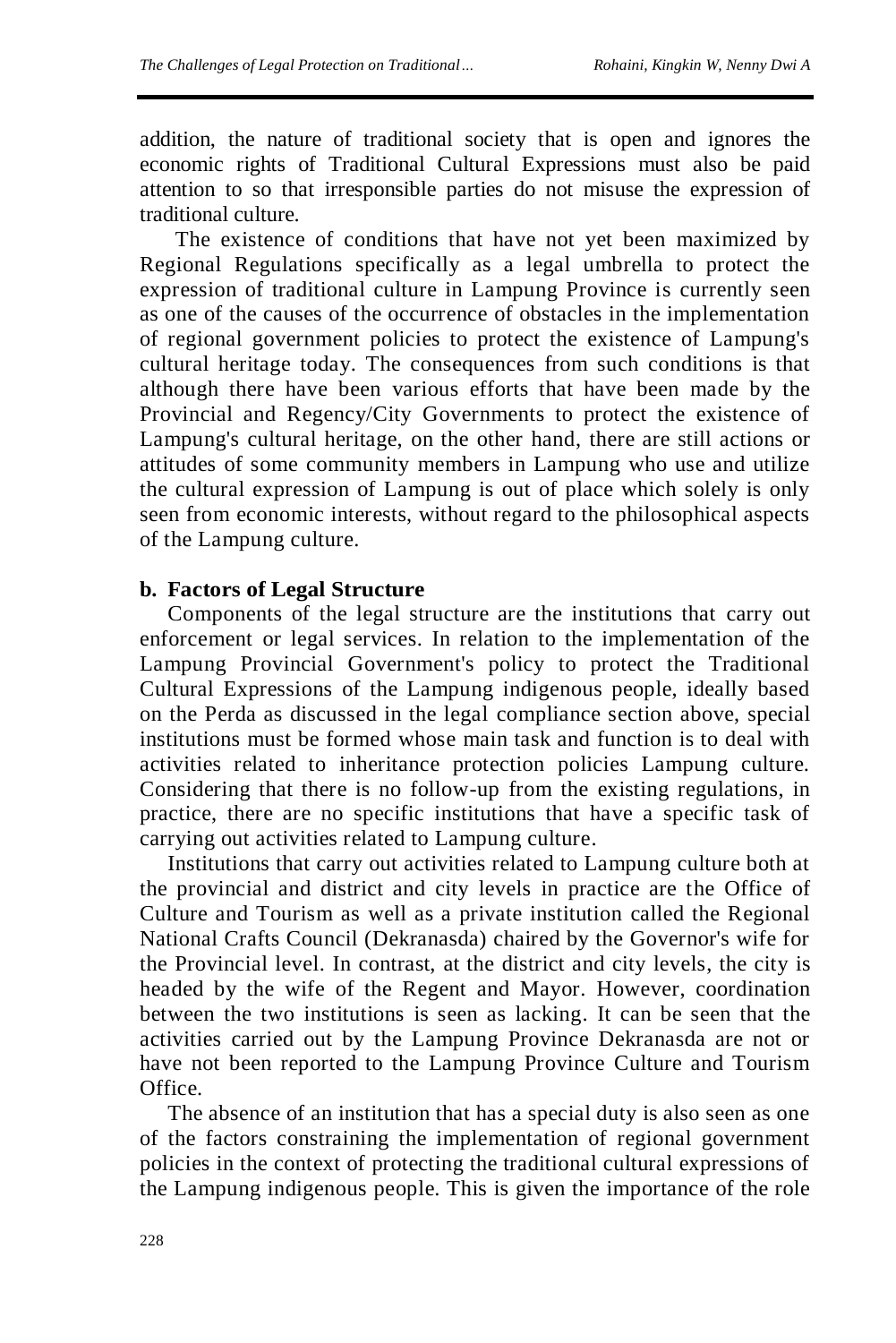of law enforcers in realizing abstract ideas and values that exist in law to become empirical reality.

#### **c. Factors of Legal Culture**

Law enforcement is always involved with values, ideas, attitudes and behaviour related to law. This is what Friedman conceptualized as a legal culture. This legal culture is distinguished between internal legal culture, namely the legal culture of lawyers and judged, and external legal culture, which is the legal culture of the wider community. In this research, more emphasis on the legal culture of the wider community relating to the protection of the cultural expression of the indigenous Lampung community itself.

Lampung society consists of indigenous people and migrants. The condition of heterogeneity or diversity of the Lampung community is believed to cause its own obstacles in the implementation of Local Government policies in Lampung Province in protecting the traditional cultural expressions of the Lampung indigenous people. The existence of long-standing relationships between indigenous people and migrants will lead to an attitude for the indigenous people of Lampung not to rigidly maintain the patterns of life that prevail in their circles. The attitude of the indigenous people of Lampung who no longer maintain the longstanding tradition of Lampung culture; this reality is one example of the influence of heterogeneity.

The change in attitudes towards the existence of Lampung cultural heritage, especially for the younger generation of indigenous Lampung people, is also influenced by the times, which is more concerned with foreign cultures that are in demand by the younger generation today, rather than knowing and studying various cultural heritage of Lampung in their regions. The reasons above are in accordance with the opinions of the sources of this study, which are as follows:

- 1) R. Hari Widiyanto Jayaningrat as Head of the Arts Section of the Lampung Province Education and Culture Office said that the concern of the younger generation about customs has begun to fade due to the development of the times. There must be an exception for all parties to preserve this ancestral culture.
- 2) Masriakromi as Head of Sub Division of Intellectual Property Services at the Regional Office of the Ministry of Law and Human Rights in Lampung Province believes that the current condition of historical relics began to disappear because of the influence of foreign cultures entering Lampung Province so that this affects the lifestyle of the people of Lampung, the community lacks appreciation traditional cultural values, lack of attention from the community and related parties to maintain and preserve Lampung culture, and a lack of awareness of the importance of inventorying and recording Lampung's cultural heritage because the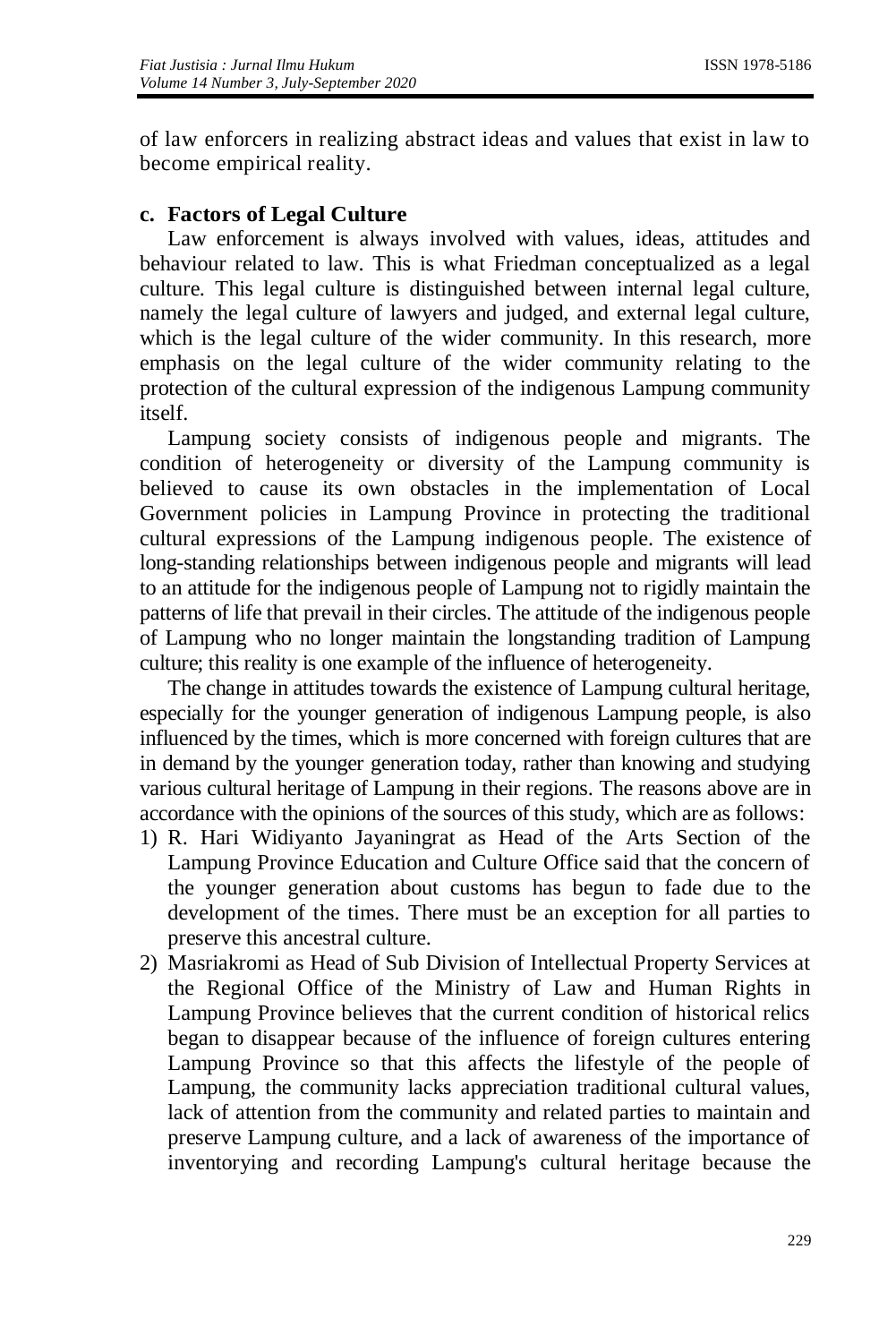community and local government feel there is still no urgency to carry out such data collection.

The conditions, as stated by the resource persons above, must be immediately responded to by the Customary Leaders, especially for the Lampung Provincial Government and the Regency and City Governments in Lampung Province. This is in addition to the obligation of the state, including the regional government to protect and preserve national cultural heritage, in this case, the expression of traditional culture as mandated by Article 38 of Law Number 28 of 2014 concerning Copyright, also bearing in mind the importance of Lampung's cultural heritage which must be preserved and preserved for generations in the future.

#### **C. Conclusion**

The efforts of the Regional Government in Lampung Province in protecting the traditional cultural expressions of Lampung indigenous people are carried out legally which is realized by 1) Making and enacting Regional Regulation No. 2 of 2008 concerning Maintenance of Lampung Culture; 2) Making the *Tapis* and Siger fabric motifs as decorative elements and building elements in Lampung ornamental buildings, 3) Making and enforcing Regional Regulation No. 4 of 2016 concerning Protection of Intellectual Property of Lampung People.

The challenges in the protecting of Lampung traditional cultural expressions is that in Lampung Province there are no Regional Regulations that comprehensively regulate the traditional cultural expressions of Lampung customary communities, there are no institutions/agencies that have specific tasks to carry out activities related to the protection and preservation of traditional cultural expressions of Lampung traditional communities, there is an attitude for some of the indigenous people of Lampung who do not maintain the prevailing patterns of life among them.

#### **References**

- Asshiddiqie, Jimly. *Konsolidasi Naskah UUD 1945 Setelah Perubahan Kedua*. Jakarta: Pusat Studi Negara, Fakultas Hukum UI, 2002.
- Damian, Eddy. *Glosarium Hak Cipta dan Hak Terkait*. Bandung: Alumni, 2012.
- Julinda Idriaty. "Perlindungan Hukum Ekspresi Budaya Tradisional oleh Negara Sebagai Pemegang Hak Cipta Kekayaan Intelektual Komunal Masyarakat Sulawesi Tenggara Dikaitkan Dengan Hak Ekonomi Berdasarkan Undang-Undang Nomor 28 Tahun 2014 tentang Hak Cipta." *Thesis, Magister Hukum Universitas Padjajaran Bandung*, (2015).